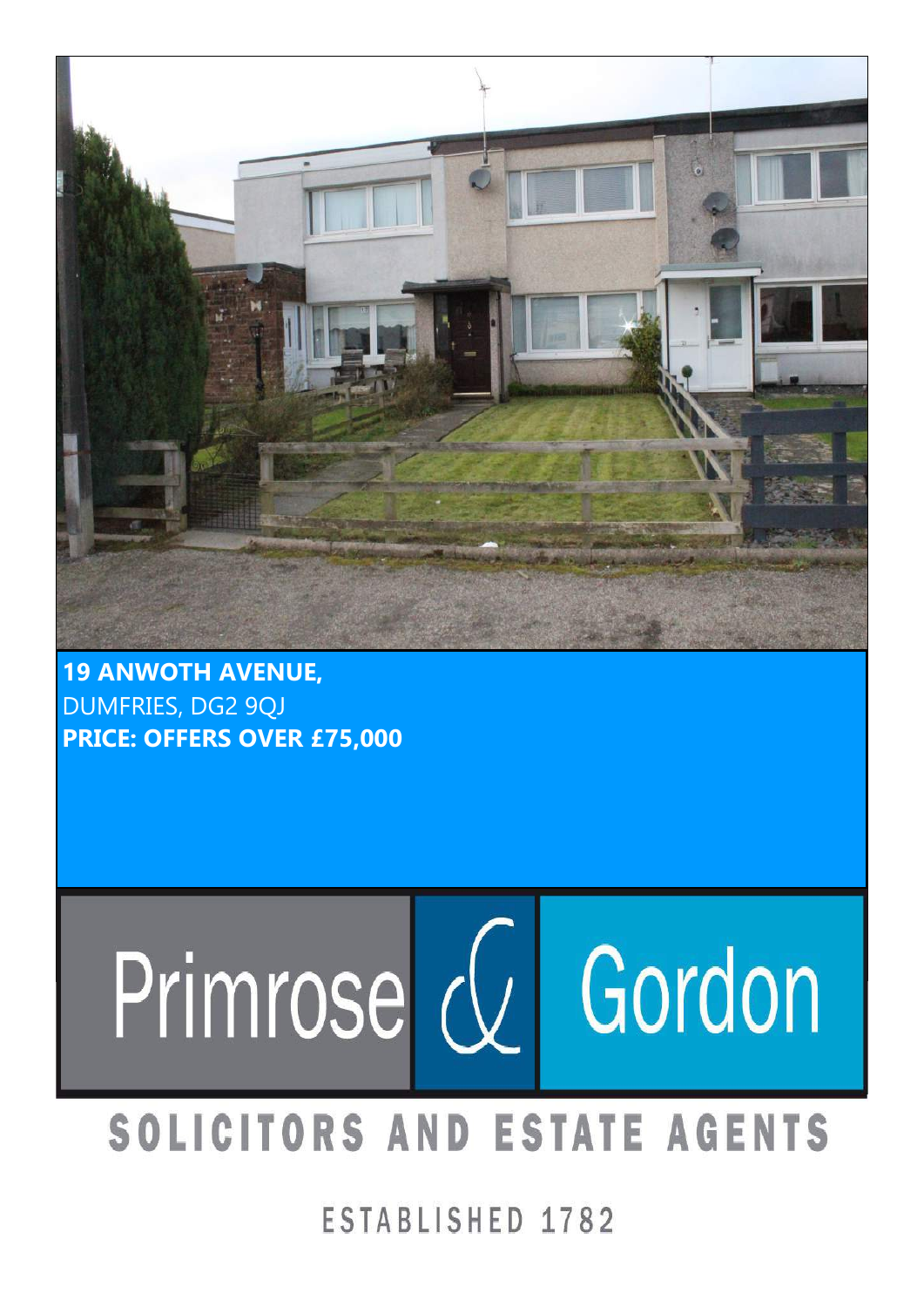

## Room dimensions:

|           | Entrance hall $4'10''$ x $4'11''$ (approx)              | Home Report—www.onesurvey.com          |
|-----------|---------------------------------------------------------|----------------------------------------|
|           | Living Room $15'11''$ x $12'10''$ (at longest) (approx) |                                        |
|           | Dining Room $10'05''$ x $7'07''$ (approx)               | $EPC = E$                              |
|           | Kitchen $7'11''$ x $10'06''$ (approx)                   |                                        |
|           | Bedroom 1 $12'08''$ x 12'10" (approx)                   | Viewings are strictly by appointment   |
| Bedroom 2 | $12'02''$ x 9'03" (approx)                              | only by telephoning the selling agents |
| Bathroom  | $6'08''$ x $6'09''$ (approx)                            | on 01387 267316. These will be carried |

## Home Report—www.onesurvey.com

# $EPC = E$

out in line with current Covid-19 regulations.

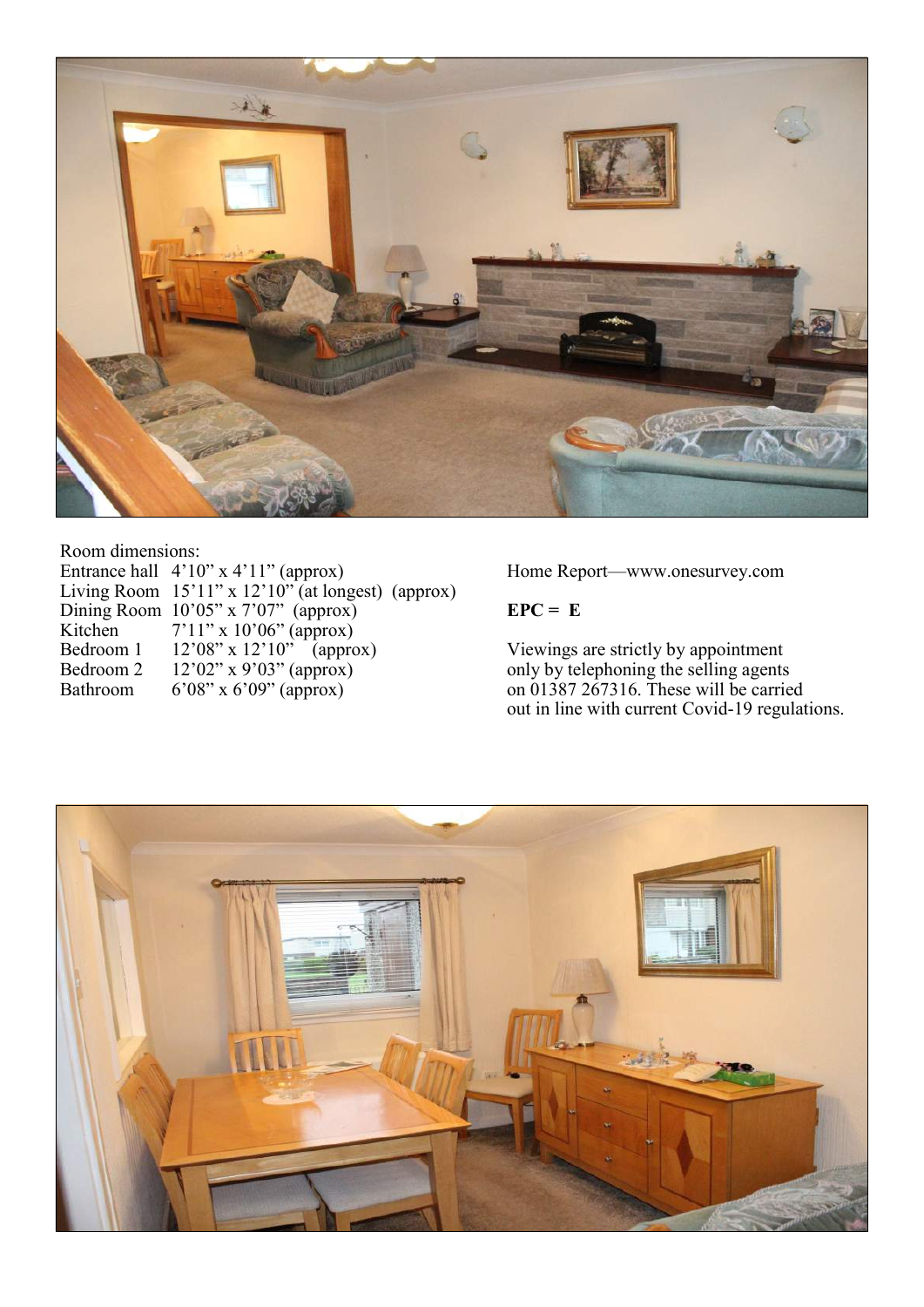A spacious, mid-terrace comfortable property situated in the established residential area of Lochside. It benefits from electric central heating, double glazing and front and rear gardens. The property is within a short walking distance of primary and secondary schools on North West Community Campus and local shops. It has good access to Dumfries town centre and good bus links are available.

The accommodation comprises: entrance porch, good sized living room with arch through to adjacent dining room with double glazed windows to the front and rear, traditional stone fireplace with wooden mantel. Fitted kitchen with wall and base units and wood-effect worktops, stainless steel sink with left hand drainer, window overlooking rear garden and back door, part tiled, built-in Hotpoint electric oven and four ring hob with extractor fan, plumbed for washing machine. Open-plan stairs from living room to first floor, (upper landing has built-in airing cupboard). Bathroom with W.C., washhand basin with vanity unit, part tiled and window overlooking the rear. Two spacious double bedrooms one rear facing and one to the front, the one to the front has two built-in cupboards, one with hanging rail and shelf. Front garden which is fenced and laid to lawn. The rear garden is easily maintained, laid to stone chips and lawn, wooden fencing on all sides, useful garden tap and external storage with light. Rotary clothes direr (included).



## **ENTRY**

Early entry can be given.

## **SERVICES**

Mains water, electricity and drainage.

### **OFFERS**

Must be made in standard written Scottish Legal form to the Selling Agents. Prospective purchasers are strongly advised to register their interest in writing please with the Selling Agents Messrs. Primrose & Gordon so as to be notified of any Closing Date that may be fixed.

### CONSUMER PROTECTION FROM UNFAIR TRADING REGULATIONS 2008:-

These particulars have been carefully prepared and are believed to be accurate but they are not guaranteed and prospective purchasers will be deemed to have satisfied themselves on all aspects of the property when they make an offer. We the Selling Agents, have not tested any services or items included in the sale (electrical, solid fuel, water, drainage or otherwise) and make no representation, express or implied, as to their condition. All measurements are approximate and for guidance only. Photographs are purely illustrative and not indicative of (a) the extent of the property or (b) what is included in the sale. Measurements have been taken by a laser distance meter.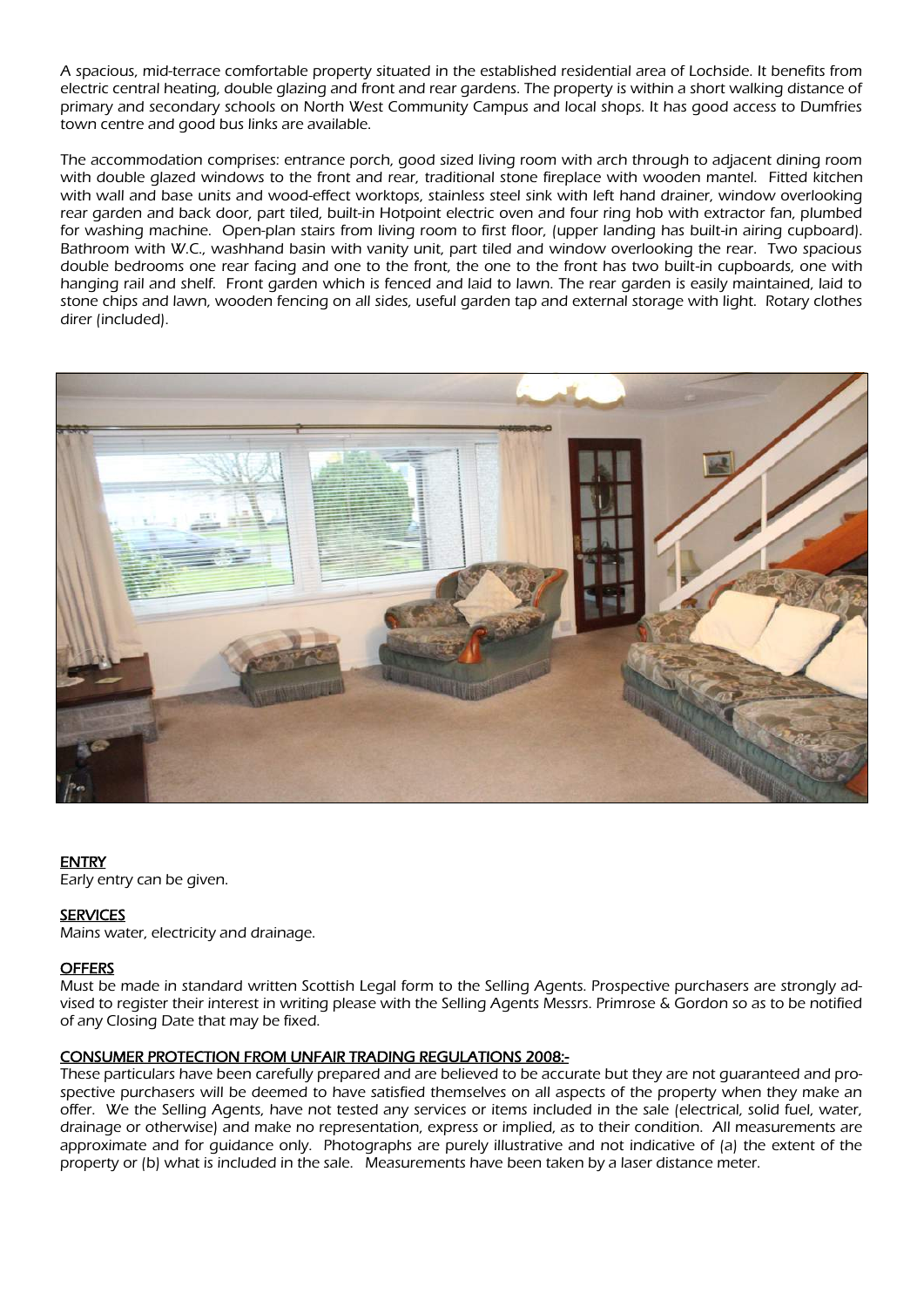



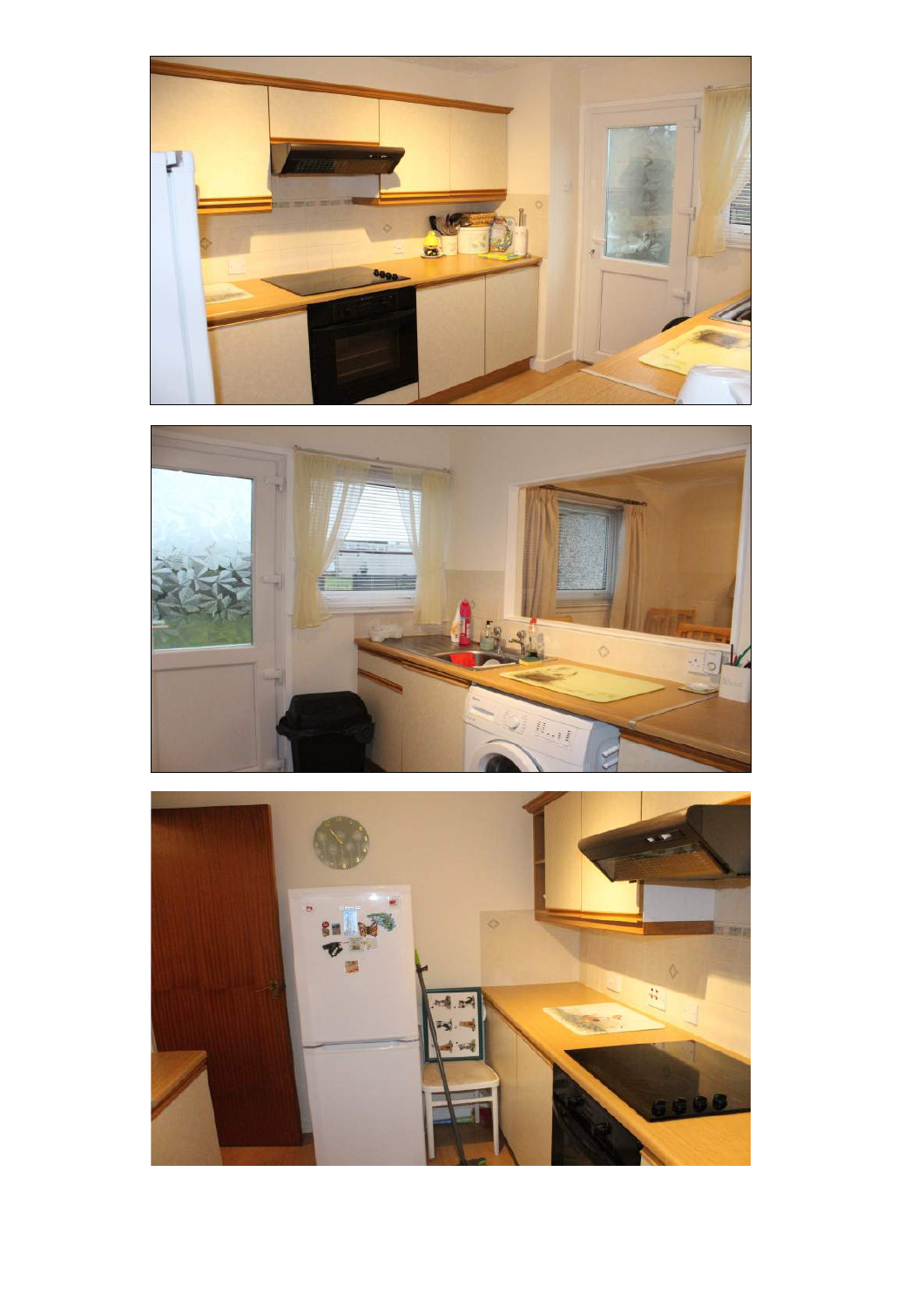